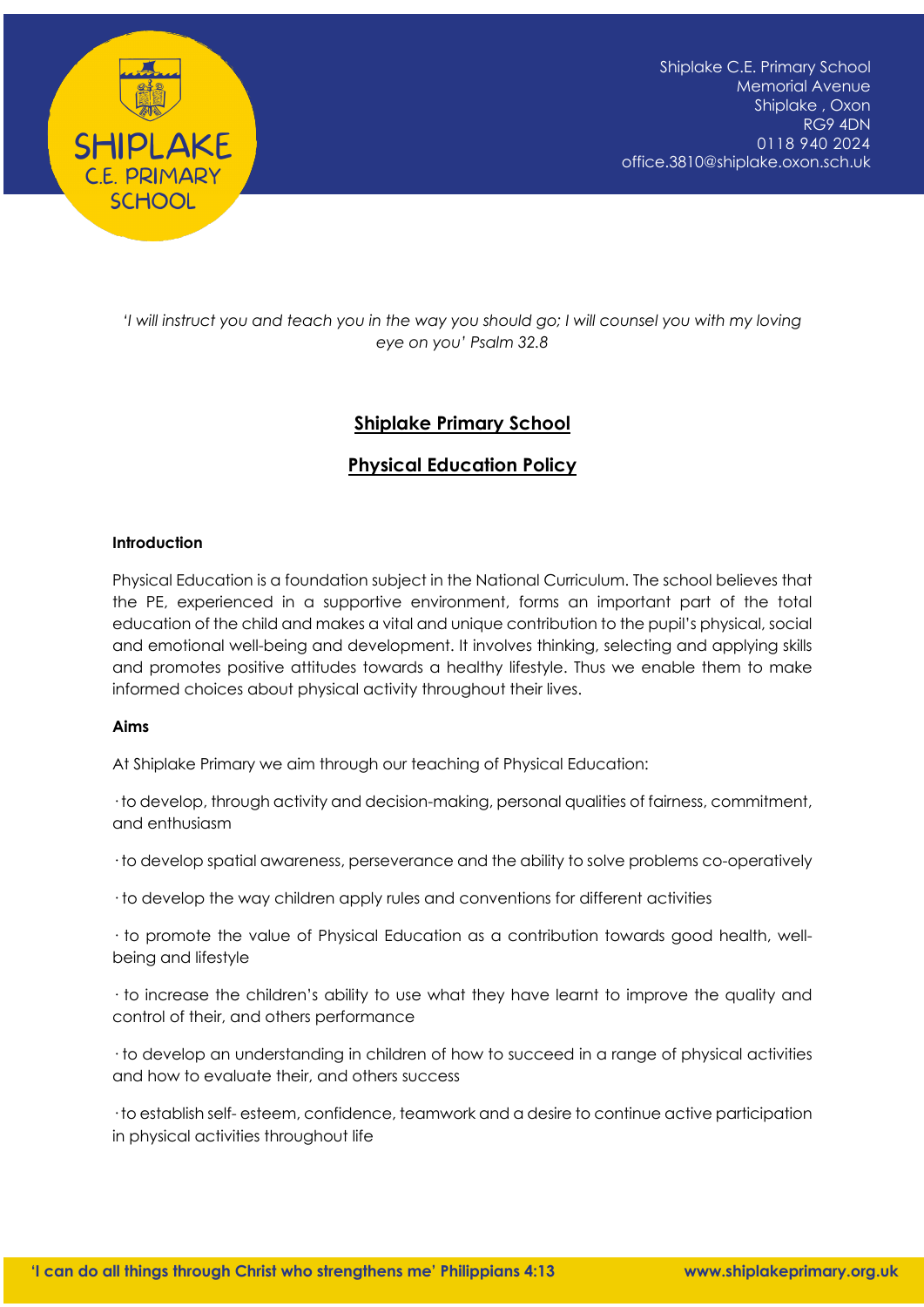

## **Teaching and Learning**

We use a variety of teaching and learning styles in PE lessons. Our principal aim is to develop the children's knowledge, skills and understanding which will be achieved using a mixture of whole class teaching and individual/group activities. Pupils will take on a variety of roles throughout lessons including performer, officiator and coach. Teachers will draw attention to good examples of individual performance as models for the other children, using both live performance and video or photographs, and we will encourage the children to evaluate their work and that of others. Within lessons teachers will give the children the opportunity to collaborate and compete with each other while using a wide range of resources.

## **Curriculum Planning**

Teachers will plan progressive learning activities using long, medium and short term plans. The long term plan is in the form of a curriculum map identifying the type of activity and the time of the year it will take place. The PE Coordinator and Specialist PE teacher develops this with class teachers.

The medium term plans identify key learning objectives and are adapted using the QCA schemes of work. They ensure there is an appropriate balance and distribution of skills across each term.

Short term plans will focus on the specific objectives for each lesson and give details on how the lessons are to be taught. A variety of resources can be drawn upon including QCA Schemes of Work, Val Sabin Scheme of Work for Gymnastics and Games, and the worldwide web. A resource file is also being complied by the Specialist PE Teacher which will contain lesson plans, AFL and skills resources.

PE activities are planned so that they build upon the prior learning of the children. While there are opportunities for children of all abilities to develop their skill, knowledge and understanding in each activity area, there is a planned progression built into the scheme of work, so that the children are increasingly challenged as they move up through the school. There is also a core focus on both cognitive and social and emotional development alongside the physical.

## **Foundation Stage and Key Stage One**

At the Foundation Stage and Key Stage One pupils will pursue four areas of Physical Education. These areas are Dance, Games, Gymnastics and Athletics.

## **Dance**

Through a variety of contrasting stimuli (music, poetry, percussion instruments etc) pupils will experience and develop control, co-ordination, balance, poise and elevation in the basic actions such as jumping, turning and stillness. They will be able to explore variations in aspects such as speed, shape, size, direction and level and be able to describe what they have done.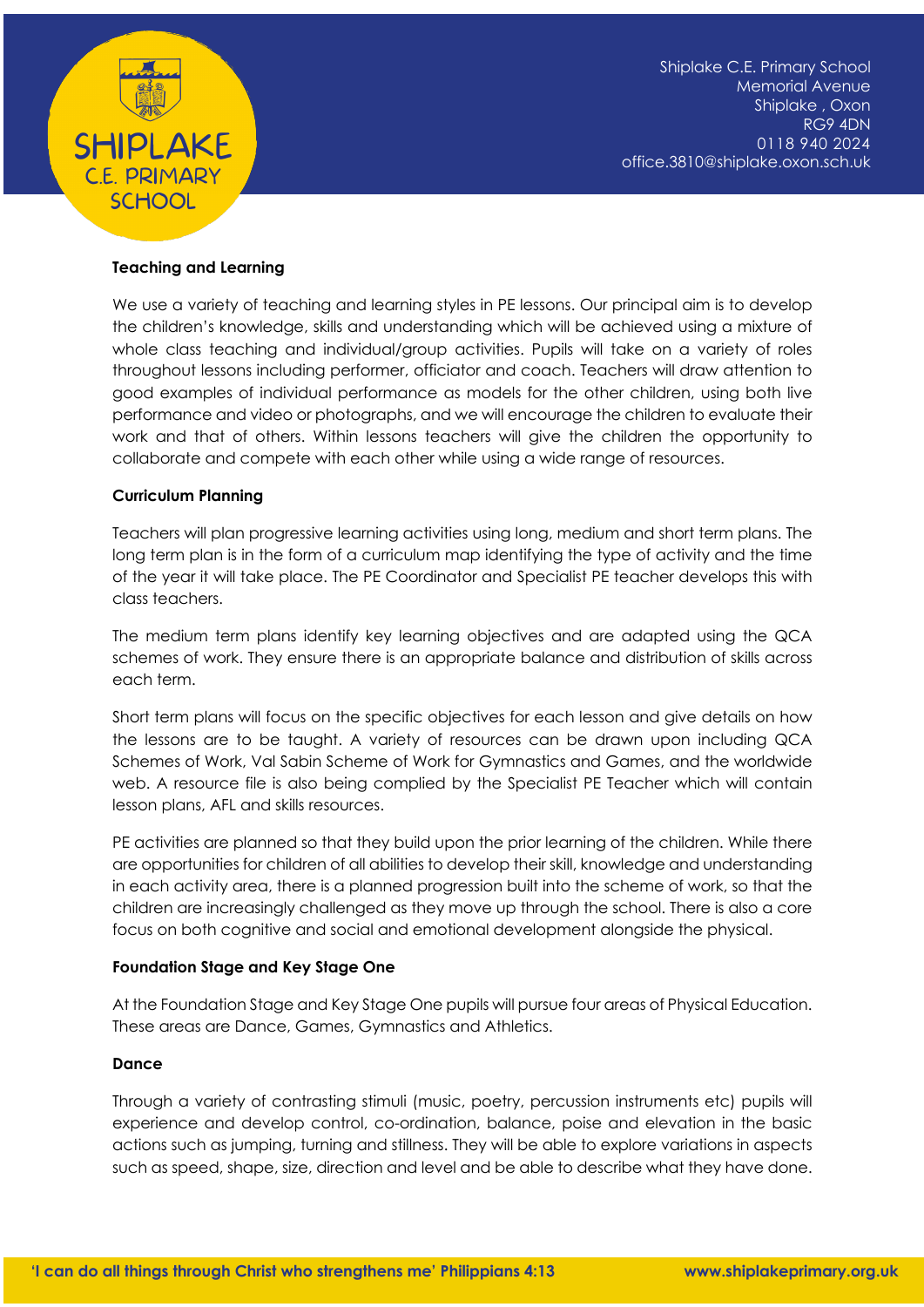

Pupils should also be given the opportunity to explore moods and feelings and develop rhythmic responses. In addition pupils will be encouraged to create their own simple dances.

## **Games**

Pupils will be given the opportunity to use a wide variety of games equipment, for example hoops, bats, balls, ropes etc. They should develop, through experience and practice, a variety of ways of sending, receiving and travelling with a ball. The games they play will include elements of chasing and dodging, becoming increasingly aware of space and of others. They will also be given opportunities for devising and playing simple games, beginning with one person, progressing to partnered activities.

## **Gymnastics**

Opportunities should be made available for pupils to work both on the floor and apparatus to experience and develop the skills of travelling, turning, rolling, jumping etc and, through practice, adapt and improve control. They will also be encouraged to develop their ability to link a series of actions and be able to repeat them. Safety procedures for carrying and positioning apparatus will be introduced at a very early stage.

## **Athletics**

Athletics taught at the Foundation Stage and Key Stage One will address running, jumping and throwing skills. Pupils will be encouraged to compare and improve on their own performance and will experience simple competitions devised by themselves or the teacher.

## **Key Stage 2**

At Key Stage Two pupils will pursue the four aspects of Physical Education in Key Stage One. In addition, they will take part in Swimming and Outdoor and Adventurous Activities.

## **Athletics**

Athletics taught at Key Stage Two will address running, jumping and throwing skills with the aim of increasing accuracy in terms of speed, height, length and distance. It will also include opportunities for long and short distance running and relay. Pupils will be encouraged to measure, compare and improve their own performance and should experience competitions devised by themselves or the teacher. Health Related Fitness, Healthy Eating, how exercise affects the body, heart rate, breathing rate, circulatory system, respiratory system, muscles/bones, will be discussed. This leads to an excellent opportunity for cross curricular work, maths/science, with the possibility of work books to record pupils work.

## **Dance**

During Key Stage 2 pupils will be encouraged to devise more structured dances, improvising, exploring, selecting and refining content. They should develop and increasing range and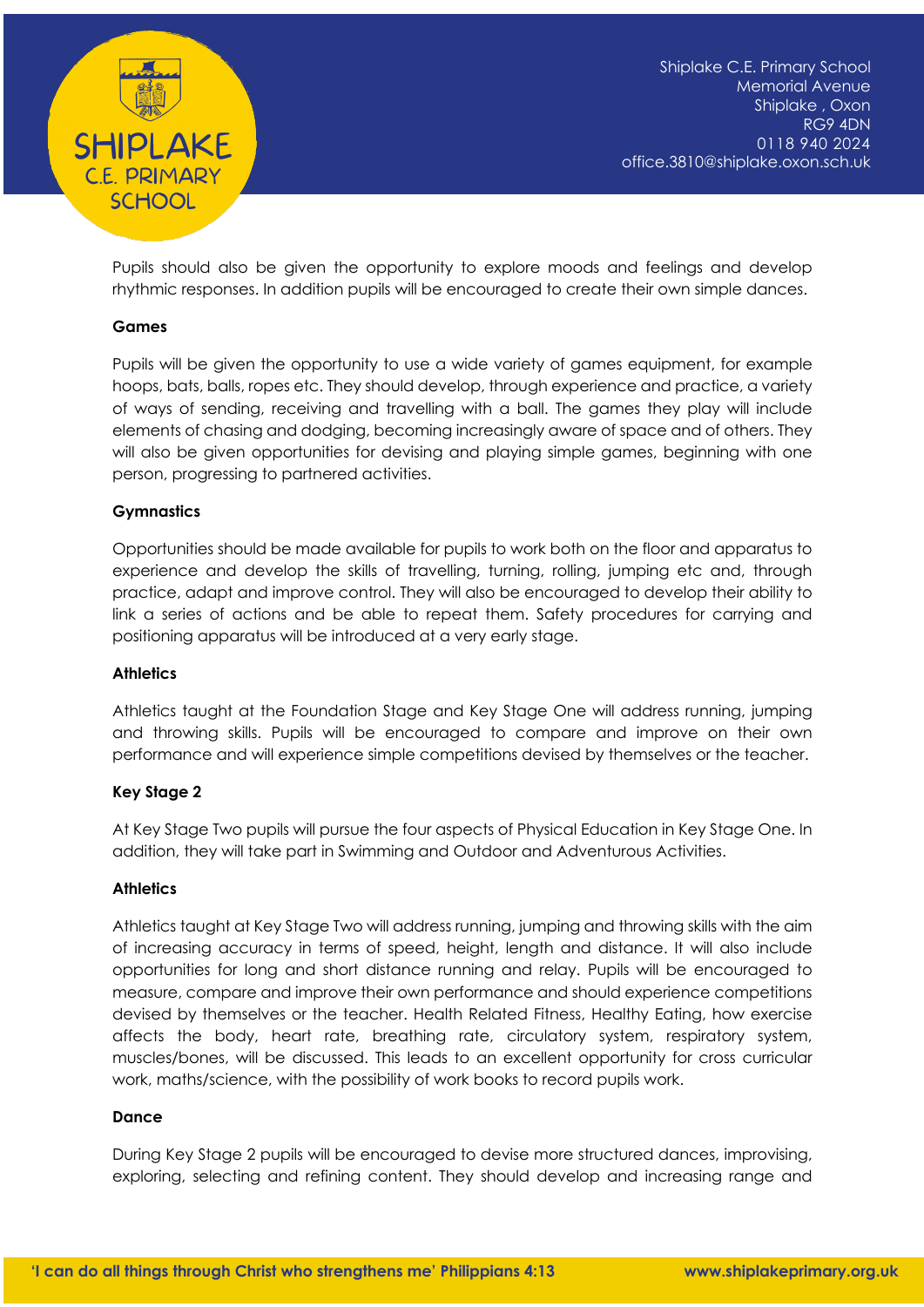

complexity of body actions, exploring body parts and step patterns, varying size, shape, direction etc. When creating imaginative dances, in addition to expressing mood and feeling, pupils at this stage should be introducing simple characters, narratives in movement and moving in time to music.

## **Games**

At Key Stage 2 pupils should progress to working individually, with partners and in small groups. In invasion, net/wall and striking/fielding games, pupils should develop an understanding of common skills and principles such as attack and defence. Ball skills in these games need to be developed and improved. Pupils will have opportunities to devise and structure their own games, with emphasis on the careful planning of rules, scoring systems etc. They should evaluate performances and consequently refine their own games. Pupils will also be involved in simplified versions of recognised games such as netball, basketball, benchball, dodgeball, rounder's, tag rugby, football, kwick cricket, and tennis.

## **Gymnastics**

Pupils will be encouraged to explore ways of rotating, flight and balance in floor work and on apparatus and adapt, practise and refine these actions. Emphasis should be made on more careful control over body actions, enabling pupils to link actions with greater precision and flair. Each child will be encouraged to practise and refine longer movement sequences which should become progressively more complex throughout Key Stage 2.

## **Outdoor and Adventurous Activities**

The requirement of Key Stage 2 programmes of study will be approached through day visits in the local area, a 1 night PGL residential open to year 3 and year 4, and a residential week in year 6 involving physical activities and appropriate safety behaviour. There will also be an introduction of a 4-6wk block of Problem Solving, Pacing, Grid Referencing, Orienteering, with cross curricular with links to Maths/Geography

## **Swimming**

Swimming lessons will be taught in blocks during years 3 and 4. It will be ensured that pupils have developed confidence in the water, being taught how to rest, float and adopt support positions. They will continue to be taught a variety of means of propulsion using arms, legs or both and develop effective and efficient swimming strokes on front and back. Water safety and survival skills will also be introduced, the latter appropriate to their competence in the water. They will also be encouraged to evaluate their own abilities and limitations. In addition all pupils will be taught the codes of hygiene and courtesy for using swimming pools.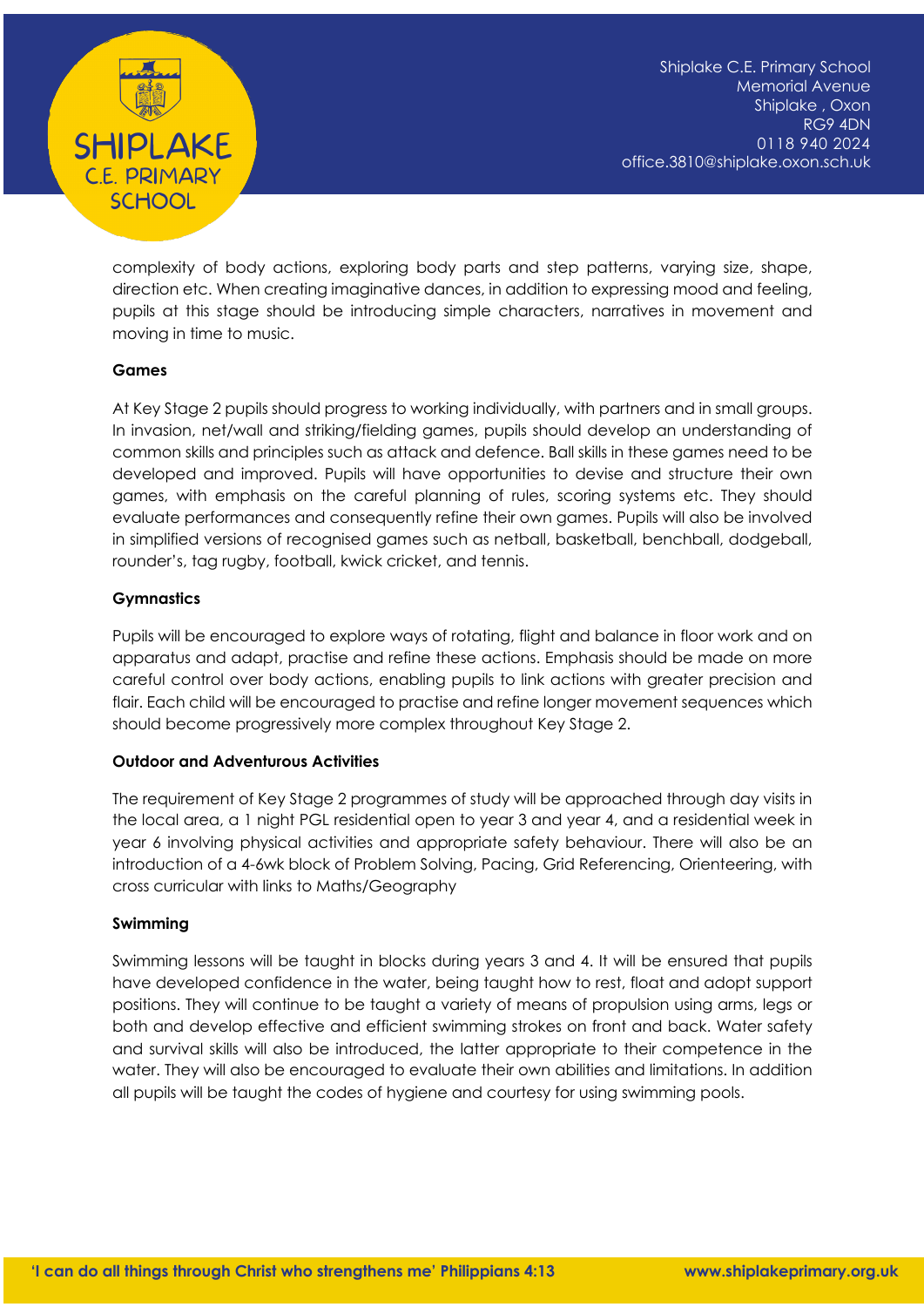

Shiplake C.E. Primary School Memorial Avenue Shiplake , Oxon RG9 4DN 0118 940 2024 office.3810@shiplake.oxon.sch.uk

## **Assessment**

At each key stage assessment will be made through direct observation, analysis reviewing and recording achievement. Assessment will be ongoing and at the end of each Key Stage an assessment statement will be assigned. Ongoing assessment should include photographs, video, children's drawing and writing about their work in PE. Some information will be fed back to parents as part of the Annual Report.

Assessment will be interwoven throughout all lessons to ensure that progression is current with children in that academic year. An end of unit assessment will take place using school specific criteria, emerging, expected, exceeding as opposed to levels. In addition to attainment levels an effort level will also be recorded as a child's attainment level is not always a true reflection of the work undertaken by the child. Children will regularly assess each other's work in order to give informed feedback which they can utilise to enhance their performance.

#### **Cross-curricular links**

PE has the capacity to link with numerous areas of the curriculum. Health education in science should teach each children about the importance of physical exercise for leading a healthy lifestyle. Aspects of art, music and drama can be effective stimuli in the creation of dance and movement sequences. Mathematics can offer themes for movement and gymnastics such as symmetry and can support measurement in athletics, and graph work through Health Related Fitness. The study of historical periods can enhance ideas for games which can be copied and extended and also our local history of rowing and the physical elements required for the sport which are explored in Yr5. PE contributes to the teaching of English in our school by encouraging children to describe what they have done and to discuss how they might improve their performance, utilising their expanding subject specific vocabulary. ICT can be utilised in many forms. The use of stopwatches in athletics, in dance and gymnastics video recording and photographs via the ipad are used to record performances allowing children to assess and develop their movements and actions. These can also be used by the children to compare and improves performances. The children also use computers to produce skills cards that they can then use in lesson as reciprocal teaching aids.

The teaching of PE offers opportunities to support the social development of the children through the way we expect them to work with each other in lessons. Groupings allow children to work together and give them the chance to discuss their ideas and performance. Their work in general enables them to develop a respect for other children's levels of ability, and encourages them to co-operate across a range of activities and experiences. Children learn to respect and work with each other, and develop a better understanding of themselves and of each other.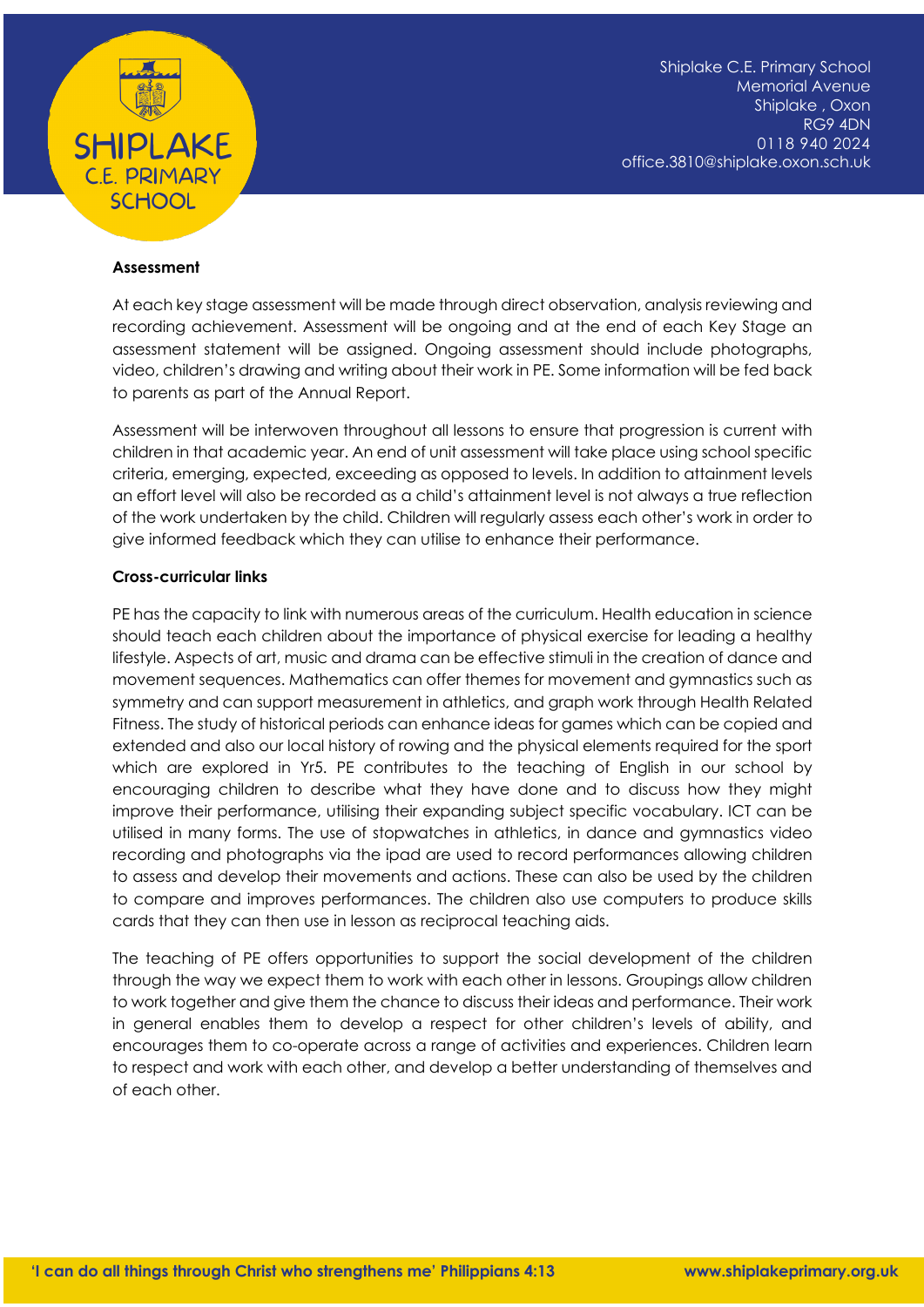

## **Equal Opportunities**

All children are entitled to a PE curriculum that caters for their individual needs, offers equal access and opportunity and enables then to participate fully in all areas of the PE curriculum. Extra curricular activities of a competitive nature should also have equal opportunity of access regardless of gender, provided that there are no over-riding safety factors that prevent this.

## **Pupils with Special Educational Needs**

PE lessons can pose a challenge to some children who have special educational needs, and it is vital that any such child is given the chance to participate fully in PE activities. Teachers will decide on the most appropriate way to engage and involve children so that they learn and make progress, sometimes supported by teaching assistants. This may include modifying activities or running parallel activities to suit children's individual needs.

## **Team Selection**

Team Selection will be as follows:

1. The PE Specialist will choose half of the team on ability (boys and girls alternately)

2. The class teacher will choose the other half of the team from those that would like to participate

This will allow all children to have the opportunity to represent school as part of a team throughout their time at school.

## **PHSE and Citizenship**

Through the teaching of PE children will be given the opportunity to:

· work with others, listening to their ideas and treating them with respect

- · co-operate and collaborate with others in teams and groups towards a common goal
- · develop an understanding of fair play through knowing and applying rules and conventions
- · develop a respect for and positive attitude towards their own health, safety and wellbeing

· learn to recognise and value physical differences, abilities and aptitudes and to find ways of accepting and including all

· develop links with local sporting organisations and other schools through visiting athletes, clubs and competition.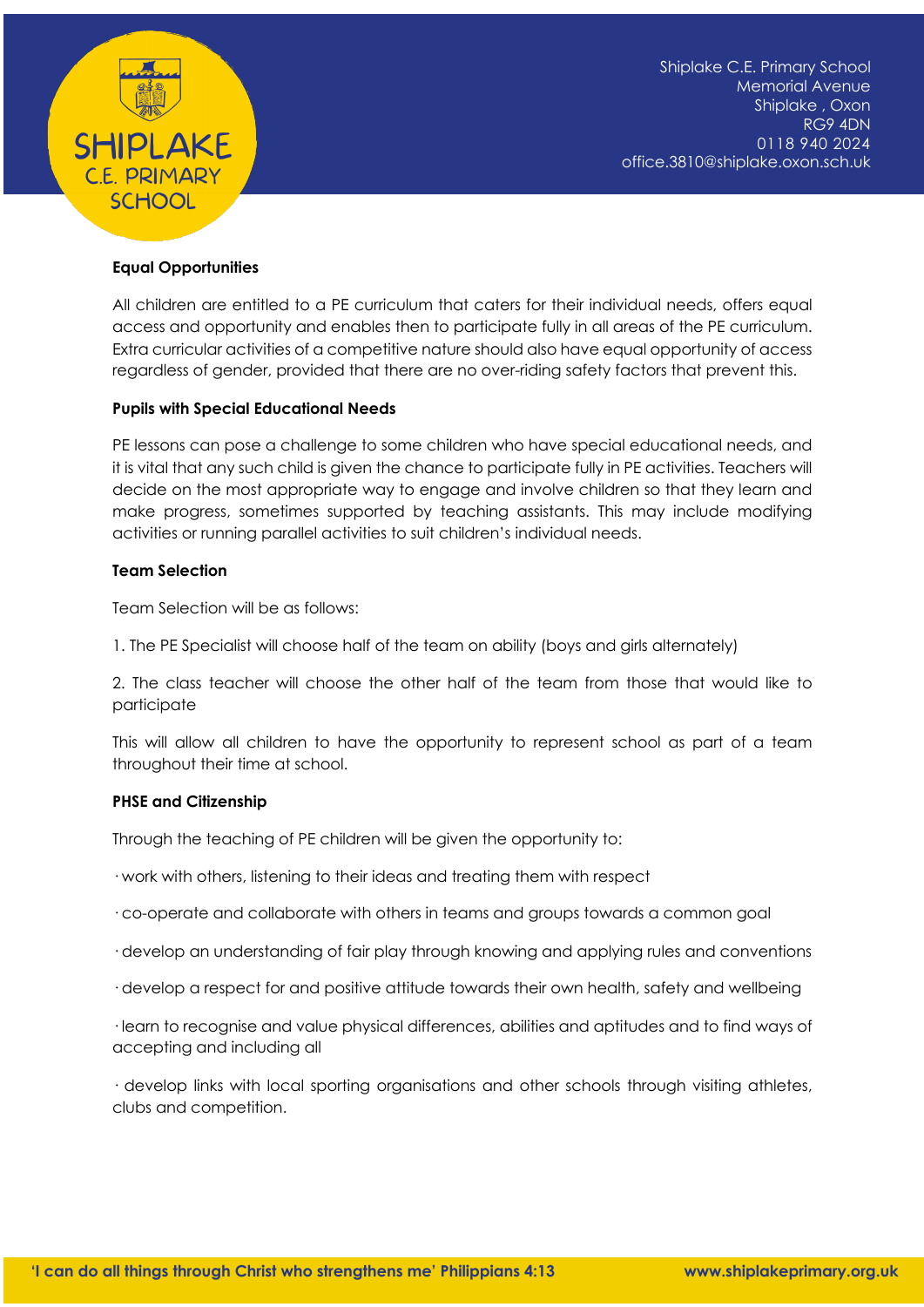

## **Extra-curricular activities**

The school provides a variety of extra-curricular opportunities for the children. Activities include Football(including girls only), Tag Rugby, Netball, Ball Sports, Running, Cricket, Rounders and Athletics. These all run after school. They encourage the children to develop their skills in a wide range of activities. The school revises the activities on offer at the end of each half term ensuring that all age groups have access to the wide choice on offer. The school is a member of the schools sport partnership allowing access to a number of inter school competitions. This is further enhanced with fixtures being organised independently with other schools. As part of the house system implemented at school all pupils are engaged in inter house activities throughout the year. These include Benchball, Cross Country, Rounders and Athletics (Sports Day). These opportunities introduce the children to a competitive element within team games, and allow them to put into practice the skills that they have developed in their lessons. This also reinforces the sense of team spirit and co-operation amongst the children.

## **Sports Ambassadors**

Our Sports Ambassadors are pupils selected from Yr 5 and 6. There is a written application process in Year 5, from which Yr 6 and Mrs Smith select anonymously, based on why the applicants want to become a Sports Ambassador, and what they think they can offer the role. Each of the four houses is represented by two Ambassadors.

The pupil's role is to promote sport and physical activity throughout school. This is carried out by running lunchtime sessions for pupils in Reception to Year four selected by their class teachers for reasons such as increasing physical engagement, social issues, lack of esteem, working together and feeling part of a group. Sessions are planned and delivered by the Ambassadors during one lunchtime a week. They utilize the Change 4 Life principles, Thinking Me, Social Me, Physical Me, Healthy Me, Creative Me.

Sports Ambassadors are also going to be running tournaments for both KS2 and KS1 on a half termly basis. Pupils will be encouraged to sign up and then they will be put in mixed year group teams to promote cohesion across the school. The Sports Ambassadors will be responsible for the planning, officiating and recording of results, photographing and report writing of matches.

In addition to their weekly responsibilities Sports Ambassadors help in the planning and running of Inter House events. There are four of these throughout the school year one per half term, they include Benchball, Cross Country, Rounders and Sports Day.

The current school PE kit was designed by Sports Ambassadors giving the school a uniformed look both in school and when representing school at tournaments which is worn with a sense of pride and belonging.